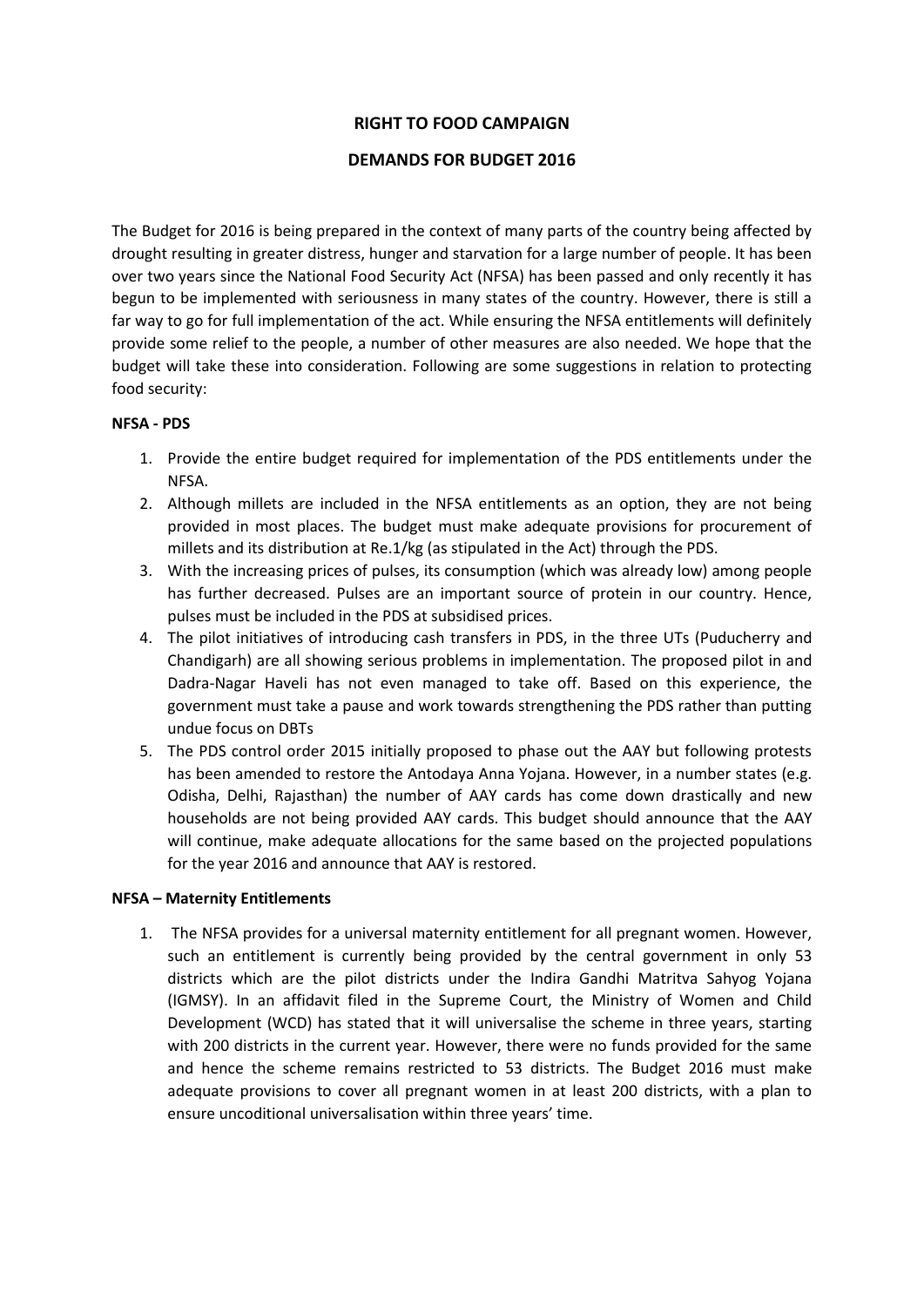### **Integrated Child Development Services (ICDS) Scheme**

- 1. The budget last year saw a 50% cut in the ICDS allocations. Following a number of protests, including from the Ministry of WCD, there has recently been partial restoration in the budget for 2015-16. However, the initial cuts still caused a lot of confusion and disruption on the ground. ICDS is a very important, but under-funded schemes, and needs support from the central government. The budget for ICDS needs to be expanded and not cut. The cost sharing norms must be the same as earlier.
- 2. Univeralising ICDS requires that the number of AWC's substantially increase in urban slums, tribal and hilly areas.
- 3. There has been no revision in the cost norms for supplementary nutrition in spite of the recent inflation in pulse prices. This has resulted in a dilution of the quality of food provided. The cost norms must be upwardly revised keeping in mind the current market prices.
- 4. Further, the principle of inflation-indexing of all these unit costs on a regular basis must be established in the budget.
- 5. Budgetary provisions should be made for ICDS reforms, costs for a second worker, at least 5% AWC's being converted for crèches with extended timings as proposed under Restructured ICDS.
- 6. Provide budgetary support to women's groups and issue guidelines for 70% local/ decentralised procurement and production in the provisioning of supplementary nutrition in ICDS

# **Agricultural packages**

- 1. Budgets for supporting labour costs and input costs for subsistence food-producing farmers targeting women farmers.
- 2. Provision must be made for coverage of small and marginal farmers, lease holders and share croppers for kisan credit cards.
- 3. Registration of women farmers and agricultural labour, salt pan harvesters for social security and access to agricultural support must be ensured.

# **Special Drought Package**

The government must announce a special package for all drought-affected districts. This must include the following:

- 1. Announce universal Coverage of PDS with NFSA entitlements in drought affected areas one year, or a minimum of at least six months.
- 2. Include in drought affected areas at least 2 kilograms of dal and 5 kilograms on edible oil at subsidised prices as part of the monthly PDS entitlements.
- 3. Care should therefore please be taken to cover all vulnerable households with AAY cards, including all Musahar households, households headed by single women, and households of disabled persons and old people living alone.
- 4. Ensure that all affected villages begin MG NREGA works, and are geared to undertake 150 days' wage work for every household, with wages paid within one fortnight at the most after the works.
- 5. MDM Meals in Holidays and Inclusion of Eggs: School meals should be provided in all schools even during holidays, with inclusion of one egg for every child daily in addition to current entitlements of a nutritious hot cooked meal.